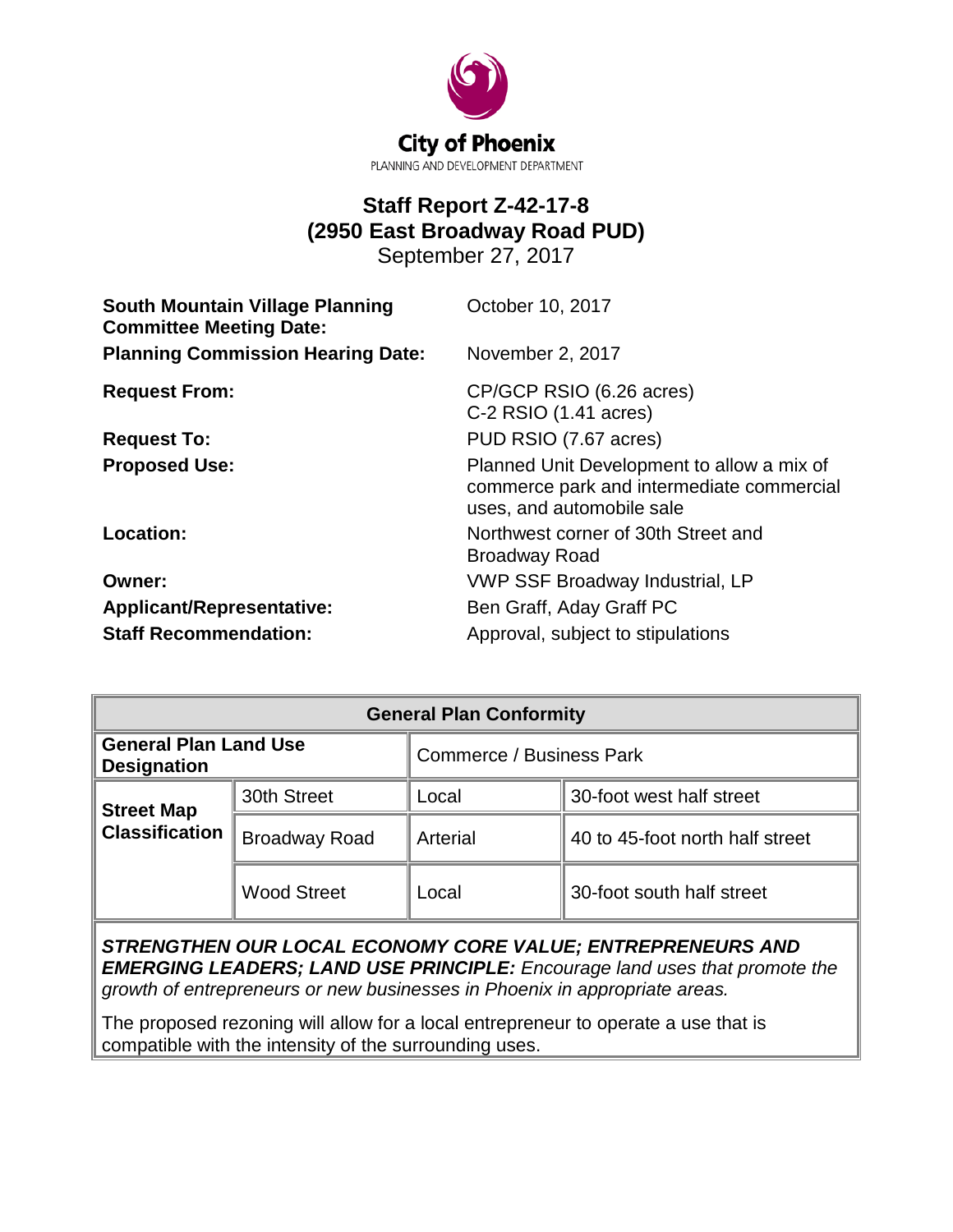*CELEBRATE OUR DIVERSE COMMUNITIES AND NEIGHBORHOODS CORE VALUE; CERTAINTY AND CHARACTER; LAND USE PRINCIPLE:* New development and expansion or redevelopment of existing development in or near residential areas should be compatible with existing uses and consistent with adopted plans.

The proposal is within the boundaries of the Rio Salado Interim Overlay (RSIO) District which is designated to control outdoor land uses that may have impacts on the Rio Salado Habitat Restoration Area and add to the long-term value of adjacent land uses. The land uses permitted in the PUD enforce the goals of the RSIO district by restricting the automobile sales to an indoor use only. The additional permitted zoning districts, C-2 and CP/GCP do not permit extensive outdoor uses.

*CONNECT PEOPLE AND PLACES CORE VALUE; OPPORTUNITY SITES; LAND USE PRINCIPLE: Support reasonable levels of increased intensity, respectful of local conditions and surrounding neighborhoods.*

The proposed uses allowed by the PUD are compatible with the surrounding area. While automobile sales are not permitted in the commerce park designated areas the business will operate entirely indoors which is compatible with commerce park operations and respectful of local conditions.

# **Applicable Area Plans and Principles**

Rio Salado Beyond the Banks Area Plan – see #4 below.

Complete Streets Guiding Principles – see #6 below.

Tree and Shade Master Plan – see #14 below.

### **Background/Issues/Analysis**

### SUBJECT SITE

1. This request is to rezone approximately 7.67 acres located at the northwest corner of 30th Street and Broadway Road from CP/GCP (Commerce Park/ General Commerce Park District) and C-2 (Intermediate Commercial District) to PUD RSIO (Planned Unit Development Rio Salado Interim Overlay District) to allow commerce park/general commerce park,



intermediate commercial and indoor car sale uses.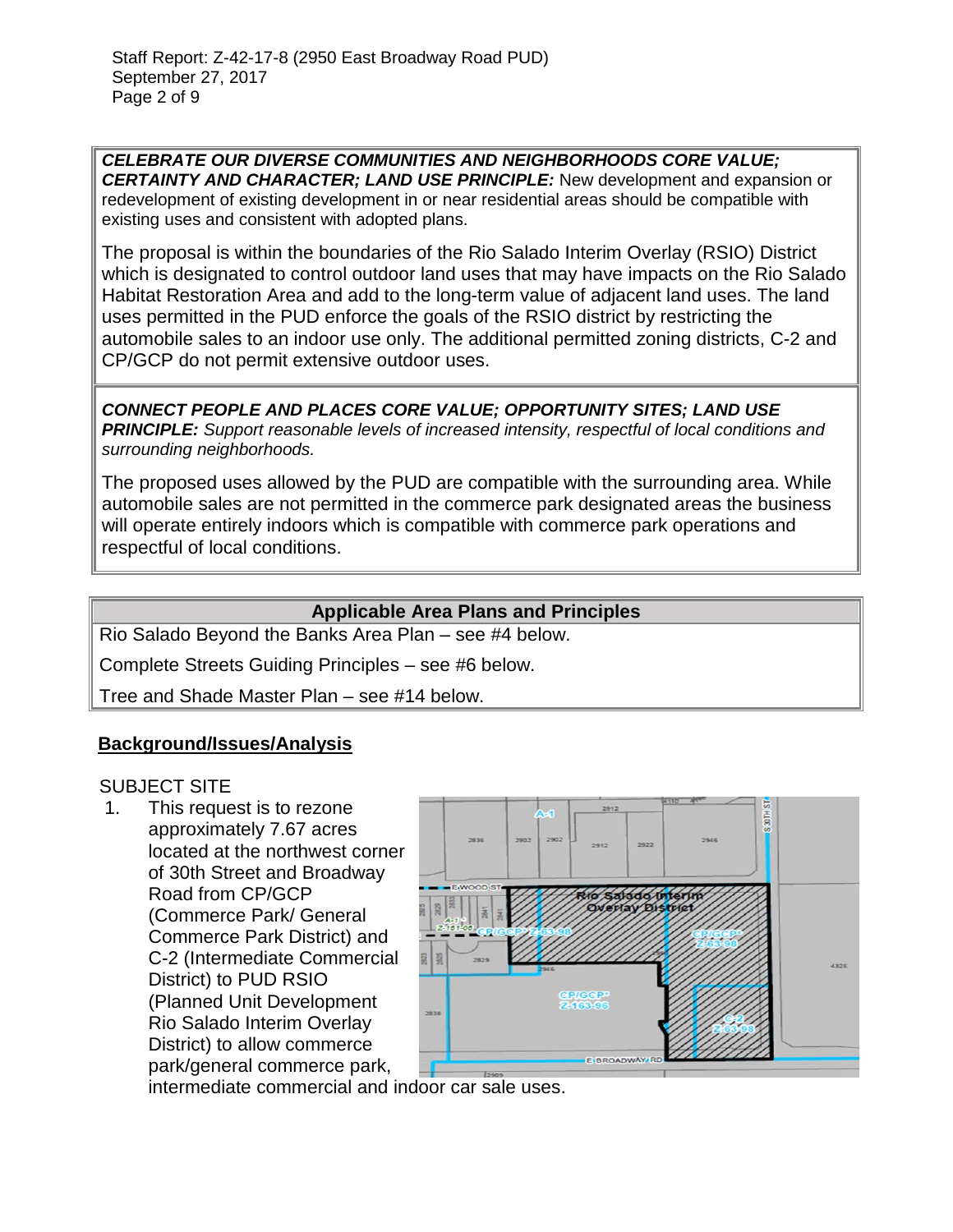Staff Report: Z-42-17-8 (2950 East Broadway Road PUD) September 27, 2017 Page 3 of 9

2. The subject site's General Plan Land Use Map designation is Commerce / Business Park. While the commerce park / general commerce park uses are consistent with the General Plan designation, the intermediate commercial and indoor car sale uses



*General Plan Map designation* 

are not. However, a General Plan map amendment is not required because the portion of the site which allows intermediate commercial and indoor car sale uses is less than 10 acres.

# EXISTING CONDITIONS & SURROUNDING ZONING

3. The subject site consists of one parcel, separated by two zoning districts from two previously approved rezoning cases, Z-163-96 and Z-63-98. The easternmost portion of the site contains Goldie Motors, an indoor car sale facility and other commerce park / general commerce park uses. The westernmost portion of the parcel contains commerce park / general commerce park uses.



# **NORTH**

North of the subject site has a variety of industrial uses which include a design and fabrication company, kitchen design company and what appears to be a salvage yard. The properties to the north are zoned A-1 RSIO (Light Industrial, Rio Salado Interim Overlay District).

# **SOUTH**

South of the subject site is a commerce park complex with a variety of commerce park / general commerce park uses zoned CP/GCP SPVTABDO (Commerce Park / General Commerce Park, South Phoenix Village Target Area B Design Overlay District).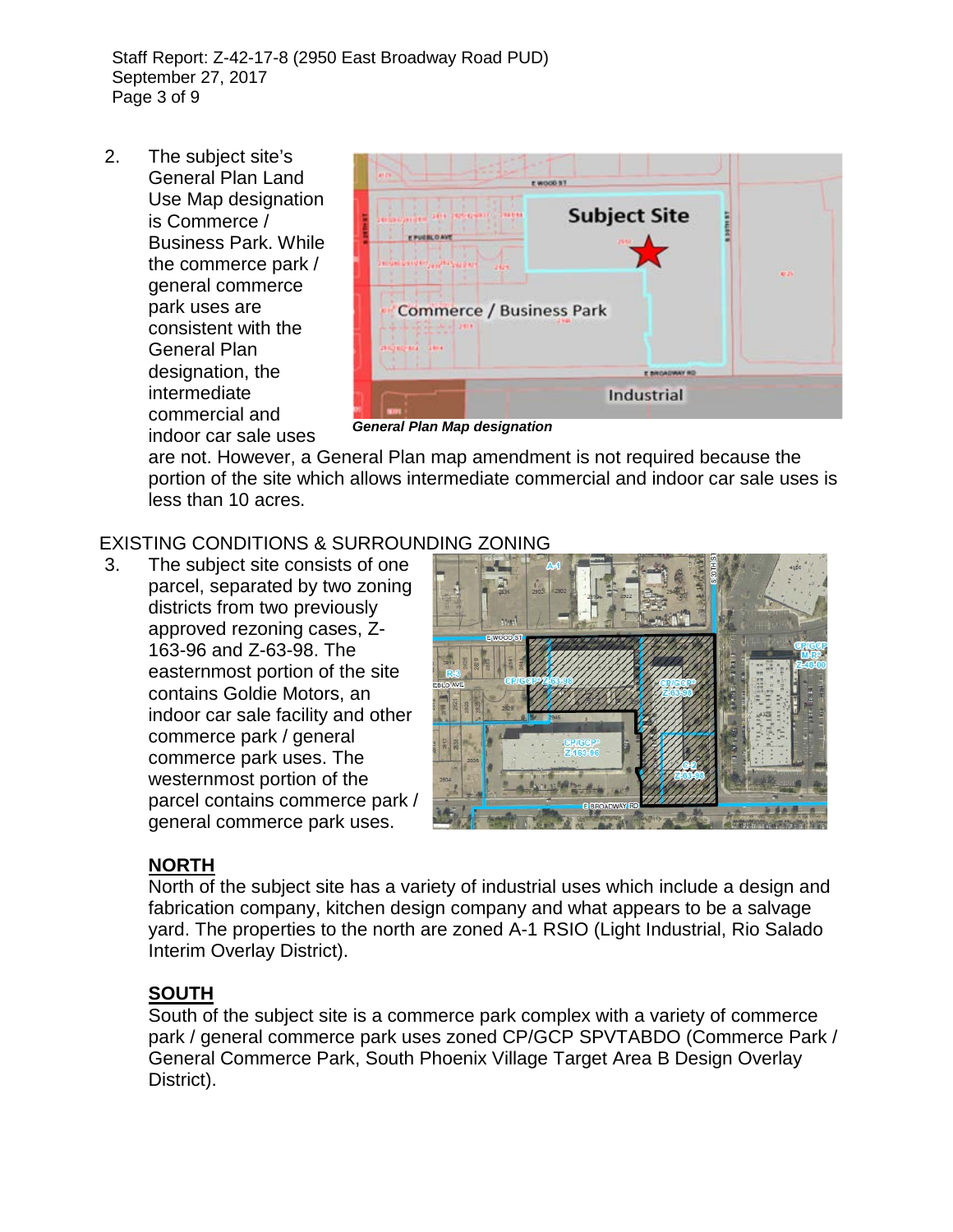# **EAST**

East of the subject site is a commerce park complex with a variety of commerce park / general commerce park uses zoned CP/GCP MR RSIO (Commerce Park / General Commerce Park, Mid-Rise, Rio Salado Interim Overlay District).

# **WEST**

West of the subject site is a vacant lot zoned R-3 RSIO (Multifamily, Rio Salado Interim Overlay District).

# PROPOSAL

4. The Rio Salado Beyond the Banks Area Plan is a policy document intended to guide development decisions in the area along the banks of the Rio Salado. A vision of the document is to provide an attractive mix of uses abutting the Rio Salado. The Rio Salado Interim Overlay District was adopted to help implement some goals of the Area Plan. The District addresses immediate concerns identified in this reach of the river. It is designed to protect the investment in and maximize the benefits of the Rio Salado Habitat Restoration Project. The District is designed to control open, outdoor land uses and other uses in order to have a positive impact on the Rio Salado Habitat Restoration Project and add to the long-term value of adjacent land.

This PUD proposal promotes the vision of the Area Plan by allowing uses from two zoning districts and an indoor car sales business to add to the mix of uses in the area. A prominent concern of the RSIO is the treatment of open land uses in the District, specifically related to screening and landscaping. The site is currently developed as a commerce park, so the concerns regarding open storage, screening and landscaping have been addressed. Additionally, the PUD regulations do not permit land uses outside of an enclosed building.

- 5. The proposal was developed utilizing the PUD zoning designation. The Planned Unit Development (PUD) is intended to create a built environment that is superior to that produced by conventional zoning districts and design guidelines. Using a collaborative and comprehensive approach, an applicant writes a document proposing standards and guidelines that are tailored to the context of a site on a case by case basis. Where the PUD Development Narrative is silent on a requirement, the applicable Zoning Ordinance provisions will be applied.
- 6. The site is currently developed to the Commerce Park/General Commerce Park standards. There are no sidewalks adjacent to the property, so there is not pedestrian environment along the street. There is mature landscaping on all street frontages, however as there are no sidewalks, the mature trees are not providing shade for pedestrians. Therefore, the ability to apply the Complete Streets Guiding Principles to the site is limited.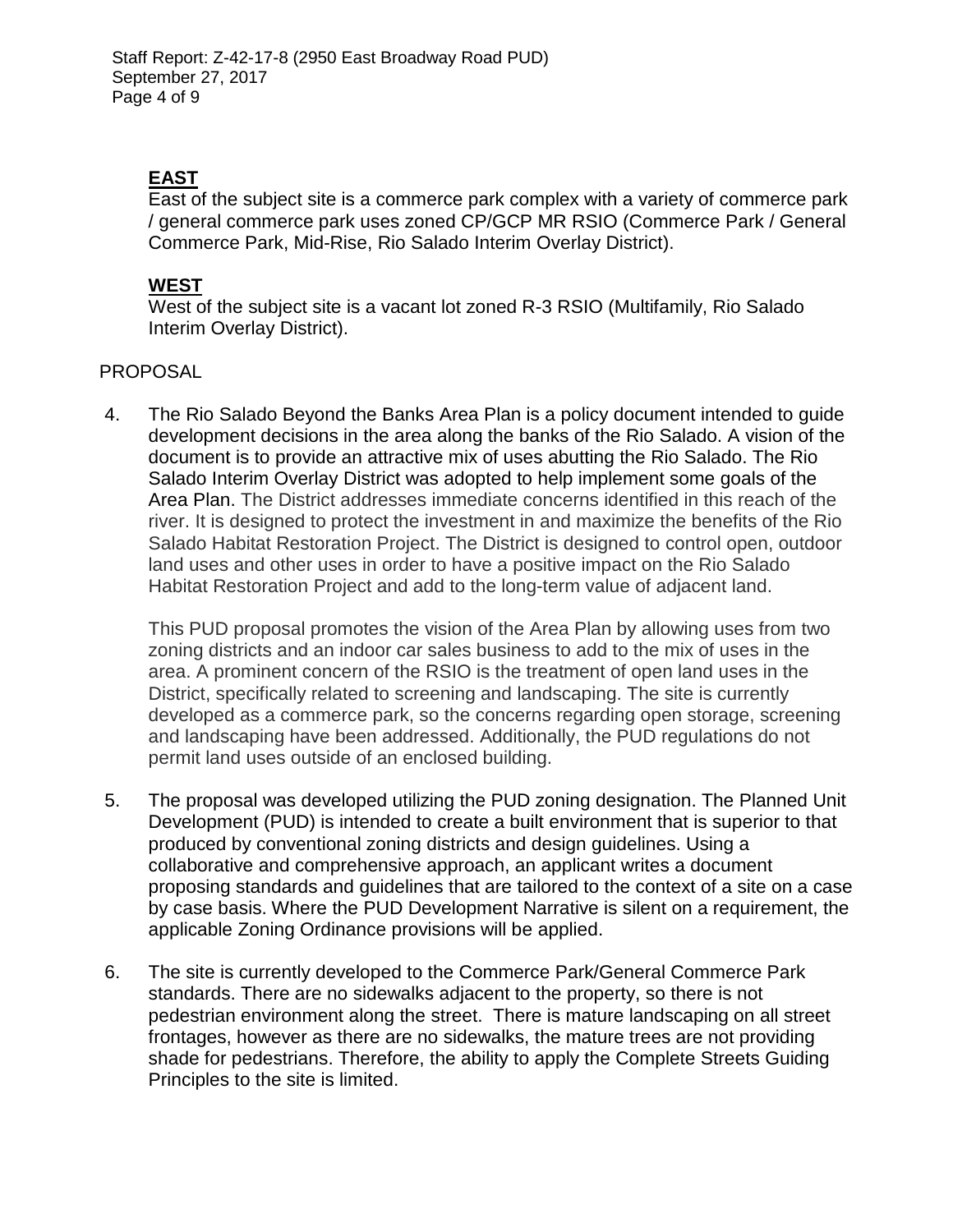Staff Report: Z-42-17-8 (2950 East Broadway Road PUD) September 27, 2017 Page 5 of 9

7. Below is a summary of the proposed standards for the subject site as described in the attached PUD Development Narrative date stamped September 18, 2017. The proposal is designed to allow the existing indoor automobile sales on the easternmost portion of the site in addition to commerce park / general commerce park uses and a small portion of intermediate commercial uses on a part of the building which is already zoned C-2. The site is currently developed to the commerce park / general commerce park standards and the PUD proposes no changes to the existing building.

### LAND USES AND DEVELOPMENT STANDARDS

# 8. **Land Uses**

The Development Narrative proposes to allow all of the permitted land uses in CP/GCP RSIO and C-2 RSIO zoning districts, as well as indoor car sales. These uses will be permitted within specific land use areas as specified in the land use plan. As a condition of final approval of this PUD, staff is requiring that an updated land use plan exhibit along with a survey and legal description of the specified land use areas be submitted. This land use plan shall specify that indoor automobile sales shall only be permitted on the easternmost portion of the parcel and that the C-2 uses shall only be permitted along the current boundaries of the building zoned C-2, not extending north, but extending minimally to the west to include the western end of the building. This requirement is addressed in Stipulation 1.c.

Generally, residential uses are permitted in the C-2 zoning district; however, considering the land uses on the site and the surrounding area, staff is not in support of permitting residential uses within the PUD. The applicant has updated the Development Narrative to indicate that residential uses would be prohibited within the PUD.

### **Development Standards**

The Development Narrative proposes conformance to the development standards outlined in Sections 507, Tab A and 626 (Commerce Park / General Commerce Park) of the Phoenix Zoning Ordinance.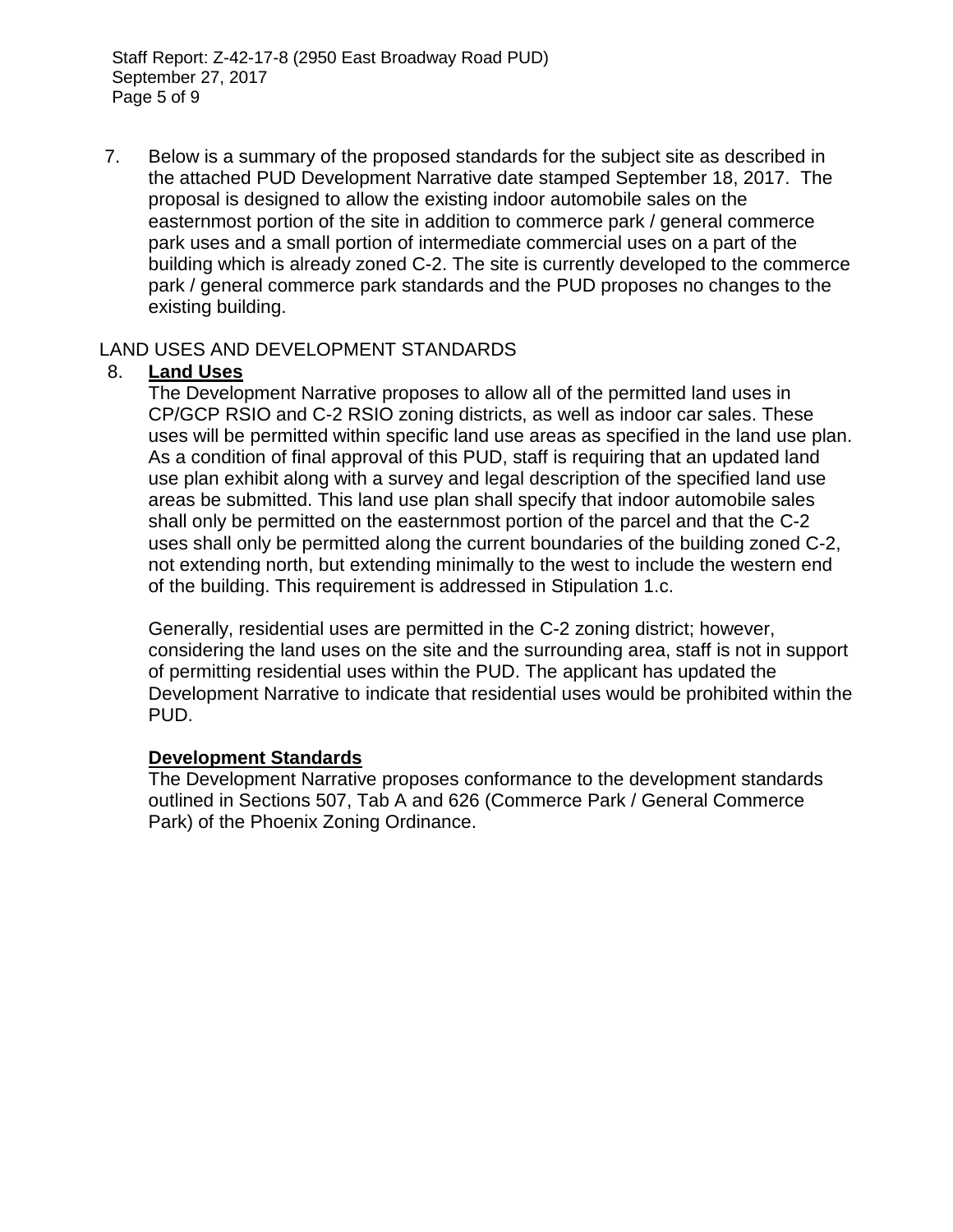Staff Report: Z-42-17-8 (2950 East Broadway Road PUD) September 27, 2017 Page 6 of 9

### LANDSCAPING STANDARDS

9. The Development Narrative proposes that any new development, where new development is defined as additions of square footage to the existing buildings, as previously approved, shall conform to the C-2 Zoning Ordinance landscape standards in regard to quantity and size within the commerce park / general commerce park landscape setbacks.



*Previously approved site plan*



*Previously approved landscape plan*

#### WALL STANDARDS

10. The Development Narrative proposes conformance to the wall standards outlined in Section 703 of the Phoenix Zoning Ordinance.

### DESIGN GUIDELINES

11. The Development Narrative proposes conformance to the design guidelines in Sections 507, Tab A and 626 of the Phoenix Zoning Ordinance.

### PARKING

12. The Development Narrative proposes conformance to the parking requirements in Section 702 of the Phoenix Zoning Ordinance.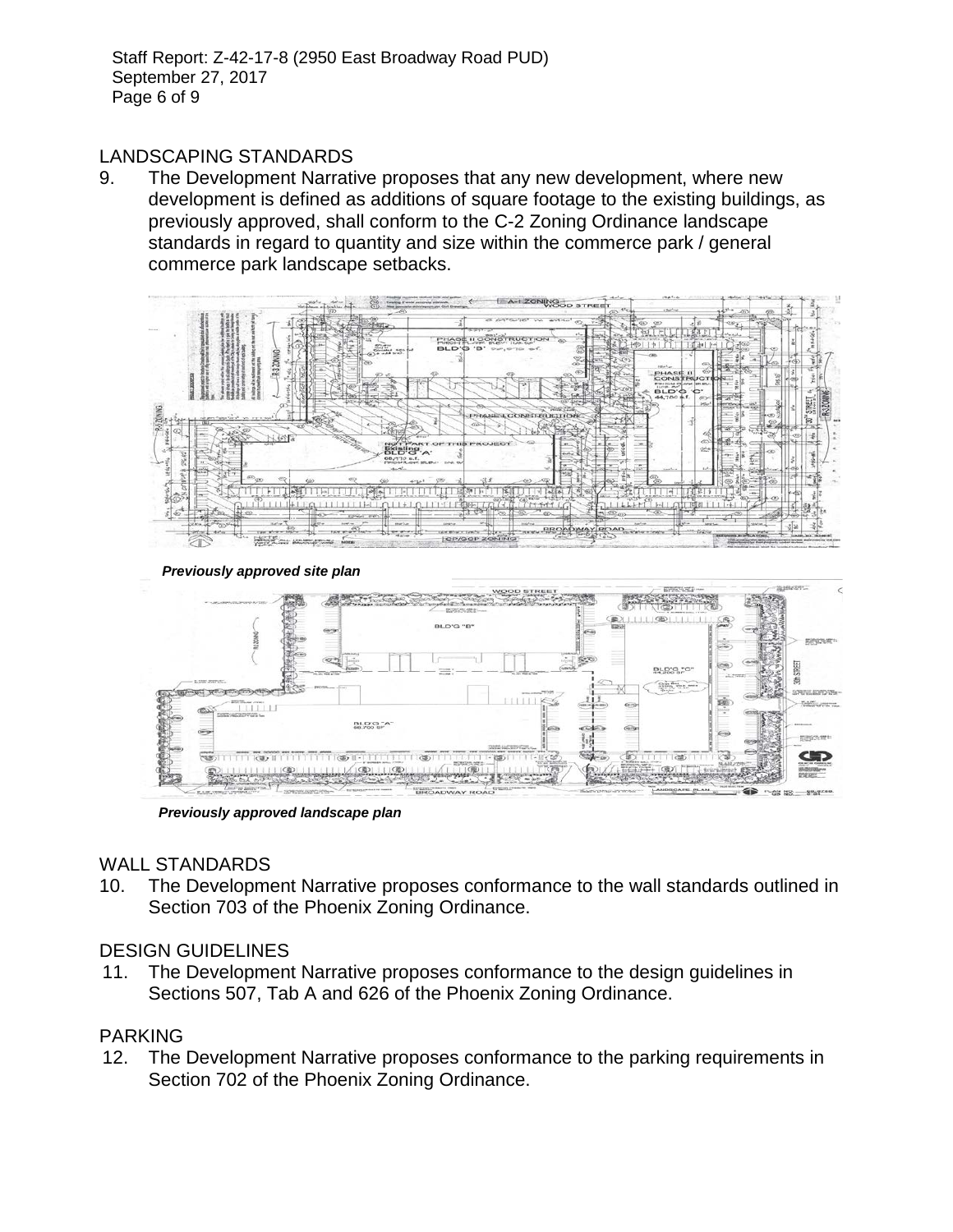Staff Report: Z-42-17-8 (2950 East Broadway Road PUD) September 27, 2017 Page 7 of 9

### **SIGNAGE**

13. The Development Narrative proposes conformance with the sign standards in Section 705 of the Phoenix Zoning Ordinance.

### SHADING

14. The Tree and Shade Master Plan has a goal of treating the urban forest as infrastructure to ensure that trees are an integral part of the city's planning and development process. Toward that end, development of this site will contribute to the urban forest infrastructure through adherence to the shade standards for public sidewalks and common amenity areas which require a minimum of 50% shading. Additionally, there is mature landscaping on the street frontages, including many trees.

#### DEPARTMENT COMMENTS

- 15. The Phoenix Fire Department has noted that they do not anticipate any problems with this case and that the site and/or buildings shall comply with the Phoenix Fire Code.
- 16. The City of Phoenix Floodplain Management division of the Street Transportation Department has determined that this parcel is not in a Special Flood Hazard Area (SFHA), but is located in a Shaded Zone X, on panel 2220 L of the Flood Insurance Rate Maps (FIRM) dated October 16, 2013.
- 17. The Street Transportation Department has indicated that the developer shall update all streets within and adjacent to the development to current ADA guidelines. This requirement is addressed in Stipulation 2.
- 18. No known archaeological work is necessary for this project. In the event archaeological materials are encountered during construction, all ground disturbing activities must cease within 33-feet of the discovery and the City of Phoenix Archaeology Office must be notified immediately and allowed time to properly assess the materials. This requirement is addressed in Stipulation 3.
- 19. The City of Phoenix Water Services Department has noted the property has existing water and sewer mains that can potentially serve the proposed development, however there is potential need to up size existing water and sewer infrastructure mains so that any remodels or new buildings will be able to meet domestic and fire code requirements.

### **MISCELLANEOUS**

20. As part of the Reimagine Phoenix initiative, the City of Phoenix is committed to increasing the waste diversion rate to 40 percent by 2020 and to better manage its solid waste resources. Section 716 of the Phoenix Zoning Ordinances establishes standards to encourage the provision of recycling containers for multifamily,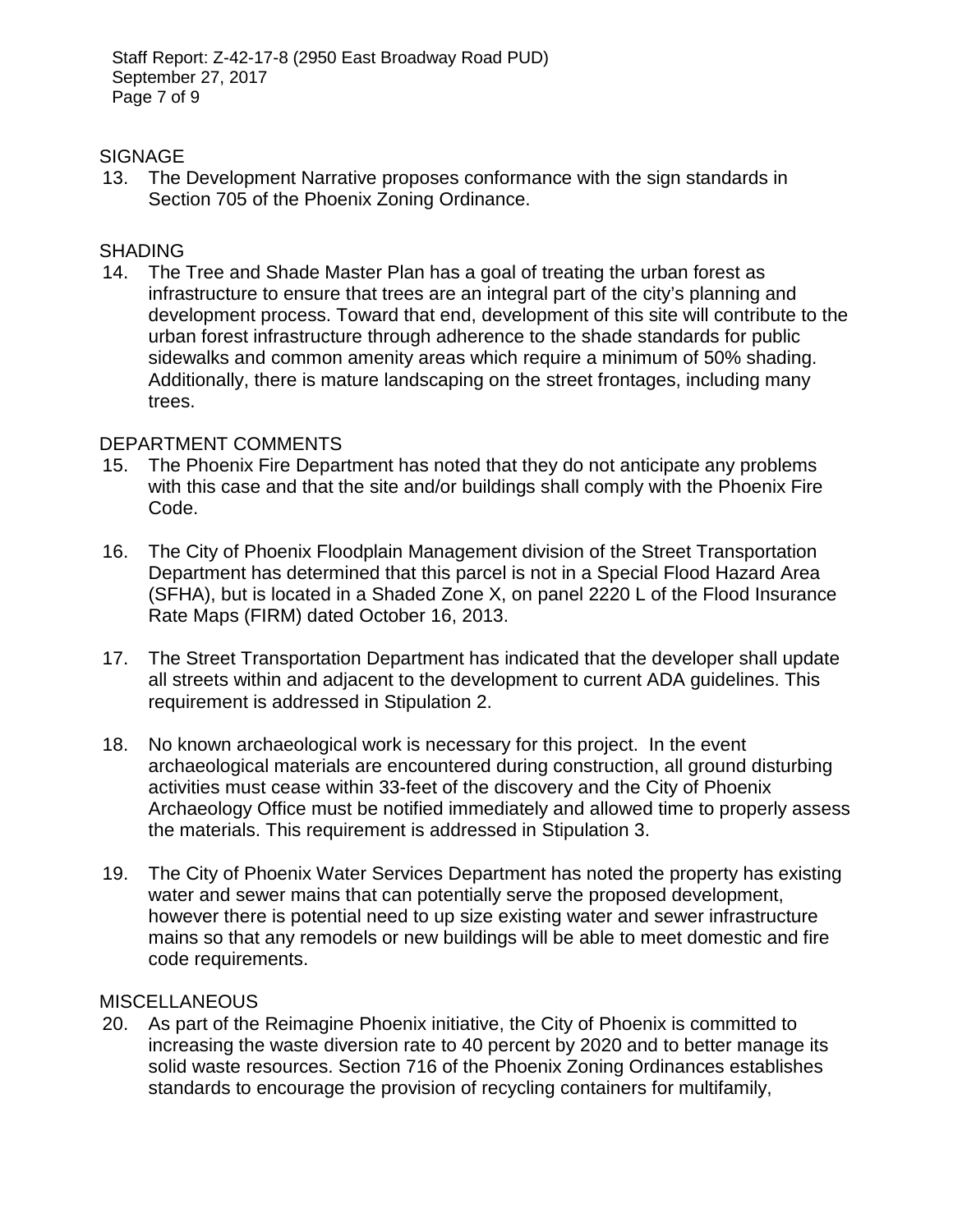commercial and mixed-use developments meeting certain criteria. The provision of recycling containers was not addressed in the applicant's submittal.

21. Development and use of the site is subject to all applicable codes and ordinances. Zoning approval does not negate other ordinance requirements and other formal actions may be required.

# **Findings**

- 1. The proposal is in conformance with several General Plan goals and policies.
- 2. The proposed rezoning provides a mix of permitted uses which adds to the employment opportunities for the surrounding area.
- 3. The proposed development is consistent in scale and character with the surrounding land use pattern.

# **Stipulations**

- 1. An updated Development Narrative for the 2950 East Broadway Road PUD reflecting the changes approved through this request shall be submitted to the Planning and Development Department within 30 days of City Council approval of this request. The updated Development Narrative shall be consistent with the Development Narrative date stamped September 18, 2017, as modified by the following stipulations:
	- a. Page 5, Land Use Plan, Land Use Categories, 1st sentence: Specify the acreage of the C-2 zoning area.
	- b. Page 5, Land Use Plan, Land Use Categories, 6th sentence: Update language to indicate that a survey and legal description will be submitted as a condition of final PUD approval.
	- c. Page 10, Development Standards: Revise the development standards language to specify conformance to the general commerce park option of the commerce park district as follows:

"The development standards shall comply with Section 507, Tab A and 626 **(GENERAL COMMERCE PARK OPTION)** of the Phoenix Zoning Ordinance."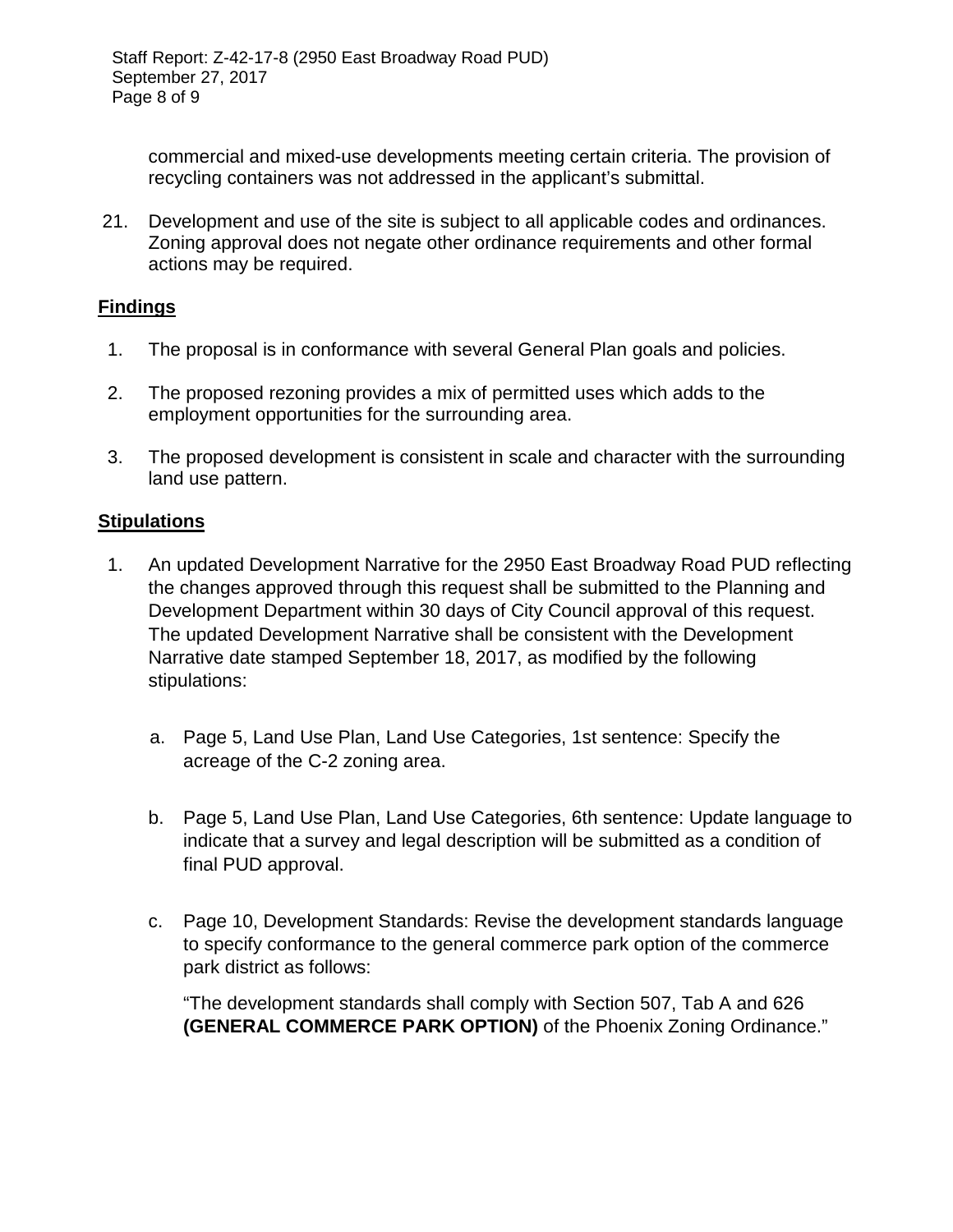- d. Page 9, Land Use Plan Figure 1, Exhibit 8: Shall be updated and replaced with a new land use plan demonstrating specific areas that are dimensioned to reflect the updated legal description. Land Use Area C shall only apply to a portion of the building at the southern boundary that is currently zoned C-2 and is not to be extended further north.
- e. Page 11, Landscaping: Delete the first sentence.
- f. Page 56, Exhibit 5: Legal description shall be updated to reflect specific land use areas.
- 2. The developer shall construct all streets within and adjacent to the development with paving, curb, gutter, sidewalk, curb ramps, streetlights, median islands, landscaping and other incidentals as per plans approved by the Planning and Development Department. All improvements shall comply with all ADA accessibility standards.
- 3. In the event archaeological materials are encountered during construction, the developer shall immediately cease all ground disturbing activities within a 33-foot radius of the discovery, notify the City Archaeologist, and allow time for the Archaeology Office to properly assess the materials.

# **Writer**

Maja Brkovic September 27, 2017

# **Team Leader**

Joshua Bednarek

# **Exhibits**

Sketch Map Aerial 2950 East Broadway Road PUD Development Narrative date stamped September 18, 2017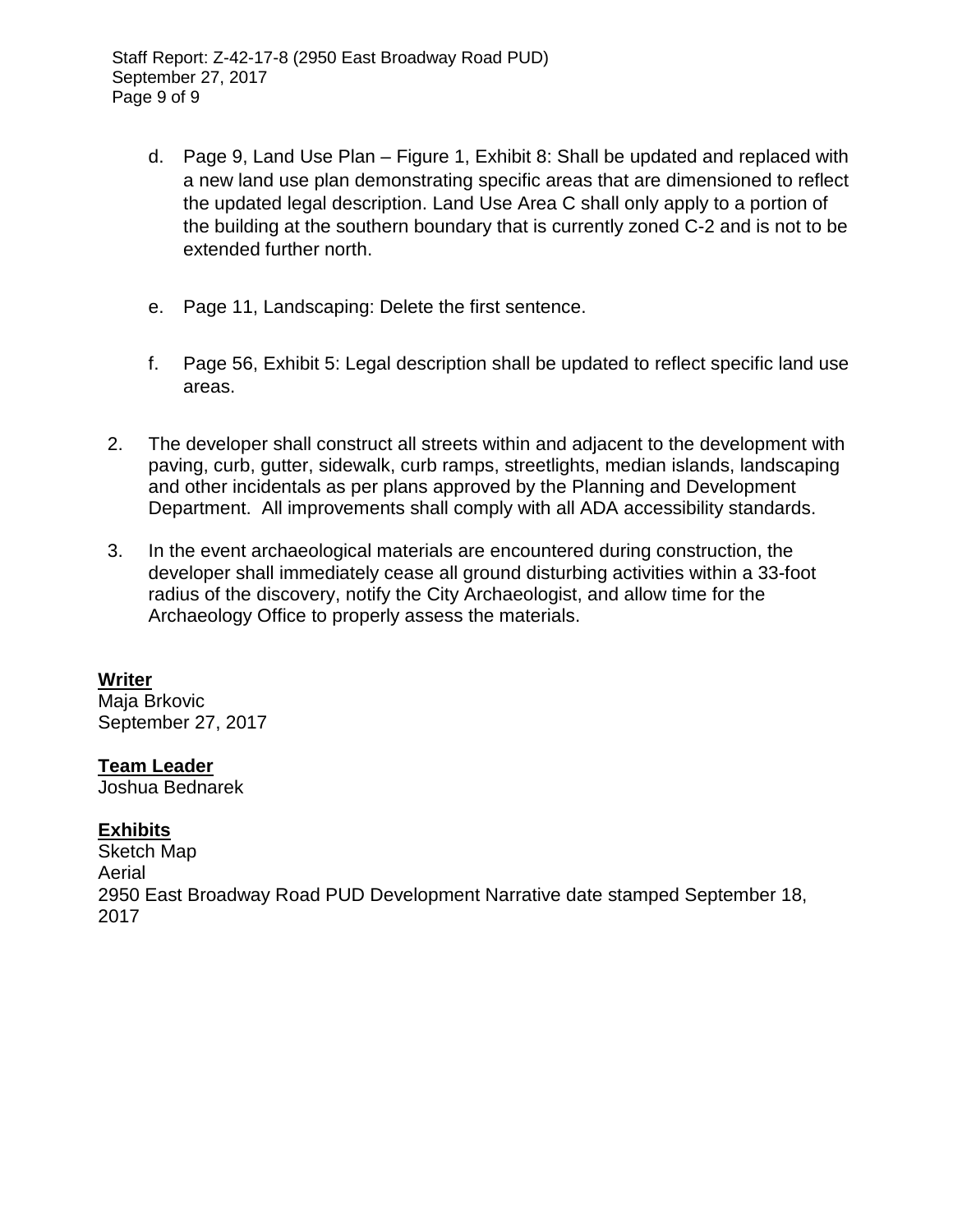